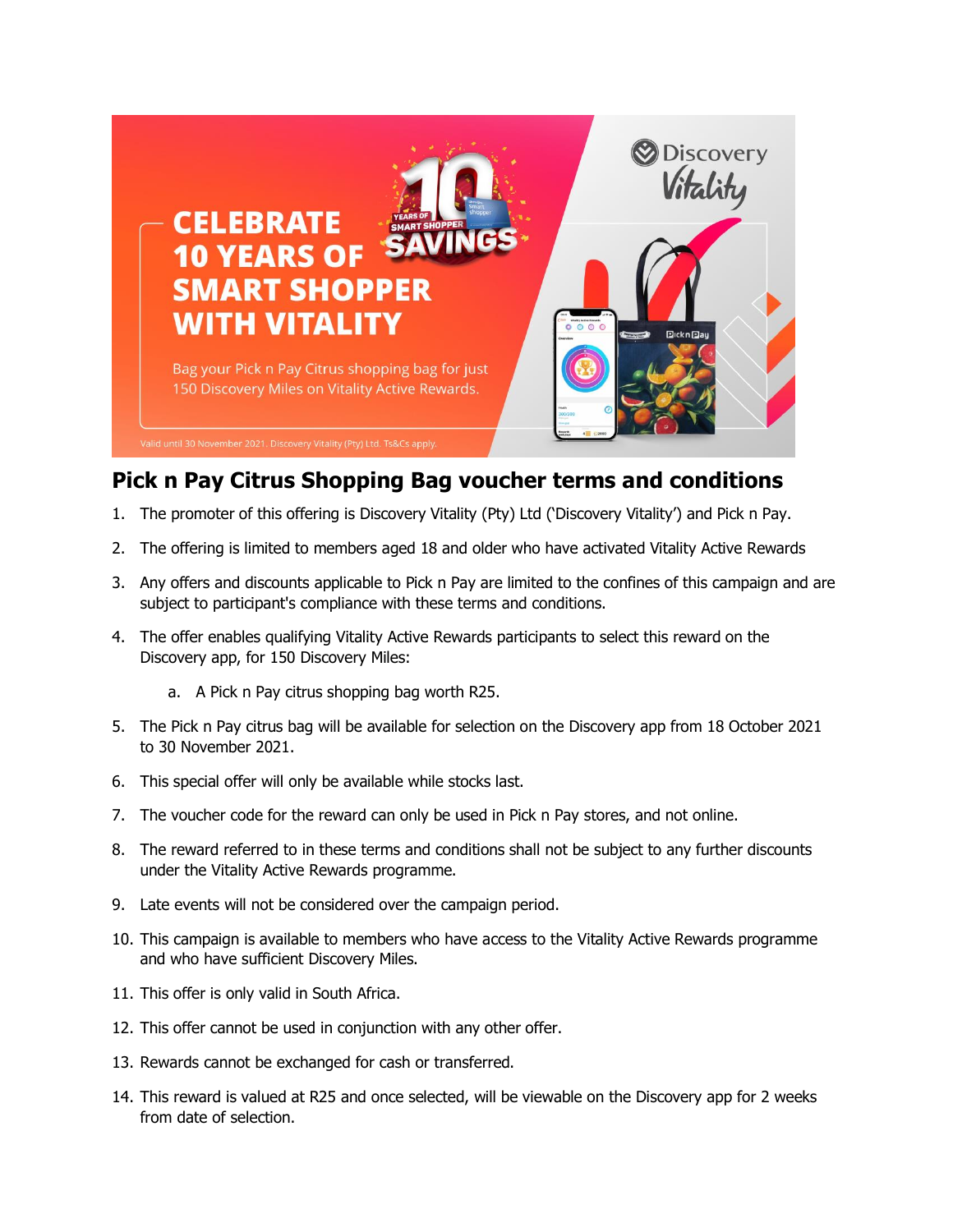Discovery Vitality (Pty) Ltd. Registration number: 1999/007736/07. Terms, conditions, and limits apply.

- 15. With regards to any of our promotional material and communications, we the promoters will not be held responsible for any misrepresentation caused by:
	- a. An unintentional copy error
	- b. A typing error
	- c. An omission that may occur.
- 16. The promoters reserve the right to revise, alter or end the offering at their discretion. In such an event, all participants will:
	- a. Waive any rights which they may have against the promoters, their affiliates or associated companies
	- b. Acknowledge that they have no recourse or claim of any nature against Discovery Vitality or any entity of the Discovery Group of Companies.
	- c. If we choose to alter or end the offering, we will let the participants know beforehand.
- 17. If required as a result of legislation or other legal reasons, the promoters reserve the right to end this offering immediately. If we end the offering, all participants:
	- a. Agree to waive any rights that they may have in terms of this offer
	- b. Acknowledge that they will have no recourse against the promoters or their agents.
- 18. You agree that your use of the reward is solely at your own risk. Discovery Vitality and the Discovery Group of Companies shall not be liable for any claims for damages that may arise as a result of the redemption of the reward.
- 19. By taking part in this promotion, you agree to the terms and conditions set out this document.
- 20. Participants can get a copy of the [Main Rules and the Vitality Active Rewards rules](https://www.discovery.co.za/portal/vitality/product-rules) applicable to their programme on the relevant programme website.